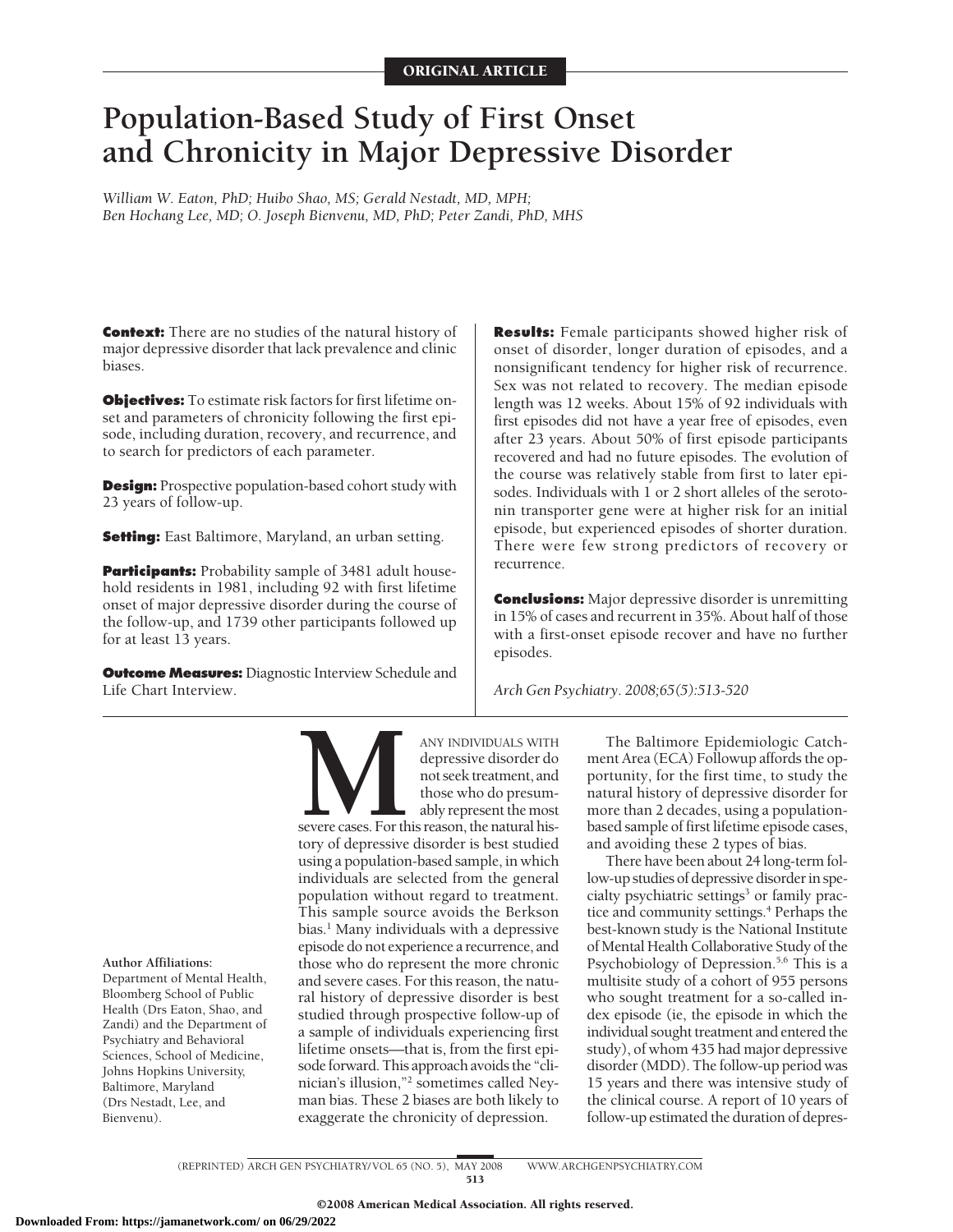sive episodes to be 20 weeks, with median durations of 5 consecutive episodes of 22, 20, 21, 19, and 19 weeks, displaying a weak tendency for shorter episodes during the natural course.7 The probability of recurrence after 10 years was 67%<sup>8</sup> and after 15 years was 85%.<sup>9</sup>

There are 4 population-based follow-up studies, including our prior work,<sup>10</sup> the Lundby study from Sweden, $^{11}$  the Zurich cohort, $^{12}$  and the Netherlands Mental Health Survey and Incidence Study (NEMESIS) followup.13 Our prior 13- to 15-year follow-up of the Baltimore site of the ECA study<sup>10</sup> was based on individuals identified through a household survey using the Diagnostic Interview Schedule (DIS).<sup>14</sup> There were too few cases of first lifetime onset to make stable estimates of duration and recurrence, so the estimates we produced were based on all existing cases at the baseline. We reported a median duration of major depressive episodes of 3 months, with slightly shorter episodes after the first. About 80% of the individuals in depressive episodes at baseline recovered within 5 years, and 50% of those who recovered experienced a recurrence.<sup>10</sup> The NEMESIS study<sup>15</sup> is the closest to ours in its assessment method, using the Composite International Diagnostic Interview<sup>16</sup> instead of the DIS,<sup>14</sup> and the same Life Chart Interview ([LCI], recalibrated to 3-month periods instead of 1-year periods).<sup>17</sup> The sample of 273 persons in a depressive episode included first lifetime onset cases and those who had been free of depression at baseline, but who had a recurrent episode during the follow-up period of 2 years. The estimated duration of depressive episodes was 3 months.15 As reported in the Baltimore ECA study,<sup>10</sup> recurrent episodes were slightly shorter than initial episodes.<sup>13</sup> The Lundby study<sup>11</sup> was based on a geographically defined population followed from 1947 through 1997. The latest report from that study focused on 344 persons with first lifetime episodes, as we do here (the Lundby cohort excluded 92 persons with cooccurring disorders, unlike this ECA report). About 40% of the Lundby cohort participants had recurrent episodes.

Major depressive disorder is known to have a modest genetic basis, and there is a substantial body of work investigating this genetic underpinning of MDD, including association and linkage studies.<sup>18</sup> The severity and age at onset of depression have been related to familial history.<sup>19</sup> An insertion/deletion polymorphism in the promoter region of the serotonin transporter gene (*5HTT*) has gained attention as a plausible candidate for risk of MDD. Typically 2 alleles in this gene have been compared: a short allele (*s*) that is putatively related to lower gene expression,<sup>20</sup> and a long allele (*l*). More recently, additional polymorphisms have been described that complicate this picture.<sup>21,22</sup> There have been several studies reporting a relationship between the *s* allele and MDD; however, these have not been consistently replicated. There have been several meta-analytic studies that have also reported inconsistent findings regarding *5HTT*, depression, and suicidal behavior.<sup>23</sup> In addition to these casecontrol studies, there have been several studies reporting a relationship between *5HTT* and depression in specific populations, such as the elderly,<sup>24</sup> alcoholics,<sup>25-28</sup> and patients with anxiety disorders, neuroticism,29-31 or obsessivecompulsive disorder.<sup>32,33</sup> There has been 1 study that found a significant relationship between the polymorphism and

MDD severity.<sup>34</sup> Finally, there are reports of a relationship between this polymorphism and adverse life events culminating in  $MDD<sub>1</sub><sup>35</sup>$  although there have been conflicting findings.36 Less has been studied concerning the relationship between this polymorphism and the natural course of depression.

## METHODS

## **SAMPLE**

In 1981, 175 211 adult residents of East Baltimore were sampled probabilistically for participation in the Baltimore site of the ECA Program. $37-39$  From 1993 through June 1996, 1920 of those interviewed in 1981 were interviewed again.10 Because most of the interviews occurred in 1993, this year is used as shorthand (ie, 1993) to designate this wave of the cohort study. In 2004 and the first half of 2005, 1071 of those interviewed in 1993 were interviewed again (likewise the shorthand 2004 is used for this wave). Attrition in the study was cumulative, in that the target sample for interviews in 2004 consisted only of those successfully interviewed in 1993.<sup>40</sup> The relationship between depression during early waves and attrition during later waves was not strong or significant.

The focus of this analysis is the group of 92 participants who experienced an episode of depression (meeting criteria for*DSM-IV*) for the first time in their life during the follow-up. Seventyone first lifetime episodes occurred between the baseline and 1993 follow-up, and 21 occurred between the 1993 and 2004 follow-ups. The comparison group for onset consists of the 1739 participants followed up through the 1993 wave who also had the opportunity for onset but for whom onset did not occur.

The research was approved by the Johns Hopkins Bloomberg School of Public Health institutional review board.

## **MEASURES**

The DIS was used in all 3 waves in East Baltimore.<sup>14</sup> Anticipating the possibility of analysis of trends, every effort was made to make the interview and survey procedures as similar as possible among waves.<sup>40</sup> In the follow-up interviews in 1993 and 2004, the LCI<sup>17</sup> was used to improve recall of the timing of psychopathology. At the beginning of the interview, 4 memory anchors were created by the respondent, who was asked to identify for each year since the prior interview their residence, marital status (and partner if they were married), job, and "the most important thing that happened to you that year," which we call a landmark. Later in the interview, for those reporting a syndrome-level episode at any time since the baseline, the memory anchors were used to locate the year or years in which the episode or episodes occurred by inquiring individually about every single year since the prior wave, and providing information regarding the presence or absence of a depressive episode in each year of the follow-up from 1981 through 2004. The focus of the LCI was the syndrome of depression, defined by the respondent's answer to the question, "During that year, was there ever a time when you were feeling sad, depressed, or blue [or respondent's equivalent as determined earlier in the interview], and had some of these other problems, like [list of *DSM-IV* Criterion A symptoms reported by the respondent to have occurred at some time during their lifetime]?" All 92 respondents in this report had at some time in their lives met the full criteria for MDD, but the episodes reported here consist of all syndrome-level episodes, even if the particular episode did not reach full criteria for diagnosis.

Contradictions in the respondents' reports occur within any wave of the survey interviews, and when comparing reports from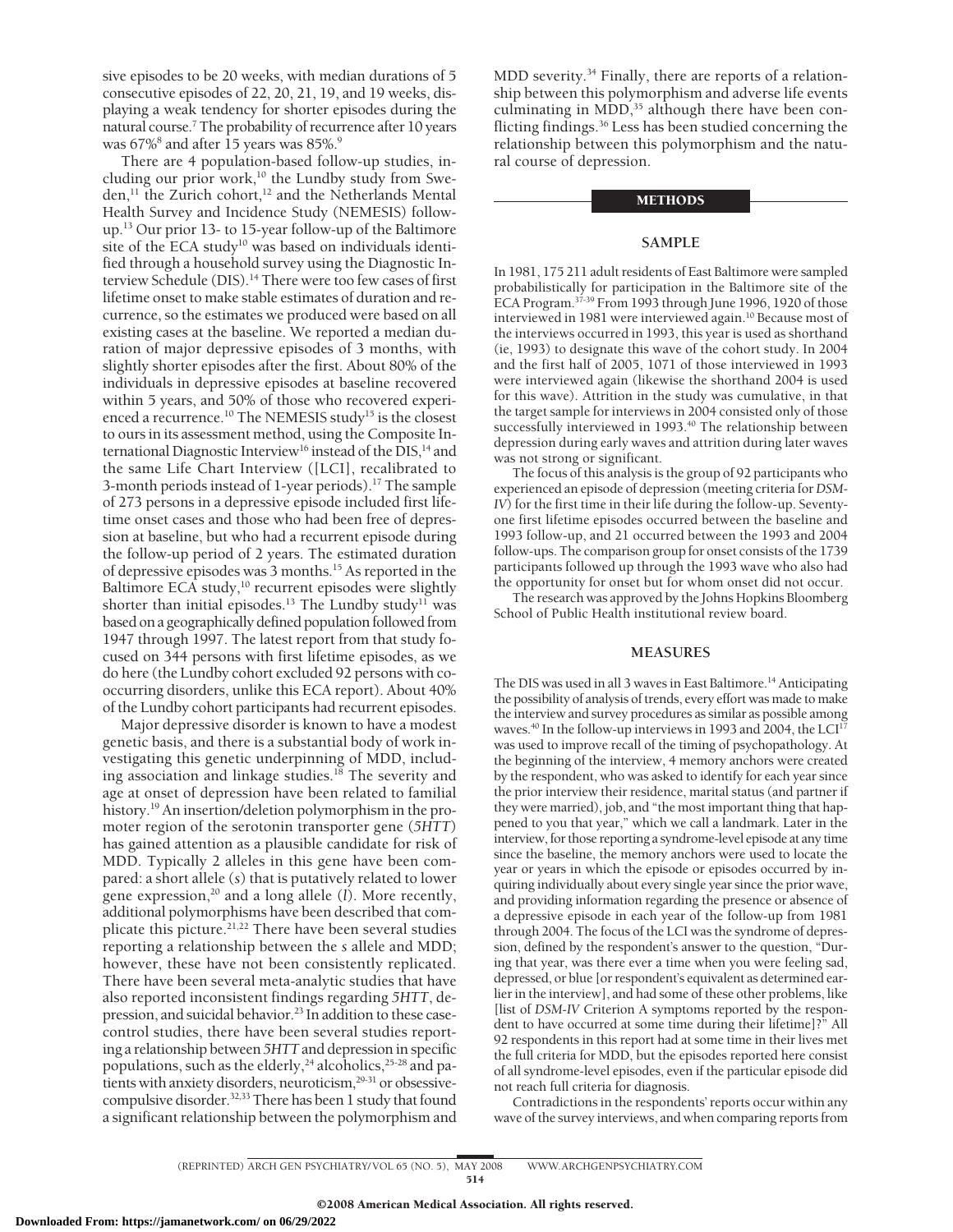different waves. Many of the contradictions concern the timing of episodes, and some, through a mistake in the interview process, are missing data where there should be confirmation. These contradictions were resolved one by one by listing each of the 92 respondents' entire records regarding their courses of depression. Most of the contradictions are reports of earlier onset in later waves than in earlier waves among those with first lifetime onset. Our interpretation is that the respondent in this situation, having suffered recently through an episode, is more likely to attribute symptoms occurring earlier in life to depression than in prior waves, and may therefore have lowered the threshold for reporting such symptoms. Consistent with our earlier work,<sup>10</sup> we consider the report at baseline, in which no or fewer symptoms are reported, to be more accurate, since the time of interview (baseline) is closer to the occurrence (or lack of occurrence) of the symptoms in question.

Respondents reported the duration of the first episode that occurred in any year in which there was an episode; we then converted the value to weeks. Consistent with the MacArthur group definitions<sup>41</sup> and our prior work, time to recovery is defined as the number of years after an episode until a year occurs with no episode at all. Time to recurrence is the number of years between recovery and another episode.

Predictor variables were taken from the baseline, or, where available, the closest period of time prior to onset. The presence of a confidant, ordinal measures of the size of the family and friends' network, and years of education were assessed at baseline. Other symptoms of psychopathology (panic attack, alcohol abuse, and drug abuse) were taken from the baseline wave. Marital status was taken from the wave of interviews prior to onset. Age was adjusted using the age at baseline. Family history of depression was taken from a follow-up wave which occurred 1 year after baseline (wave 2 was not used in this analysis since it was so close to baseline). Treatment for depression was defined as whether the respondent reported having talked to a doctor about 1 or more of the episodes. Impairment was defined as whether the respondent reported that the episode "interfered with their life or activities a lot."

Information on the widely studied 44 base pair insertion/ deletion polymorphism in the promoter region of *5HTT* was available for a subsample of 839 participants interviewed in 2004 who agreed to provide blood or buccal sample for DNA analysis (61 incident cases and 778 comparison participants were included). There was not a strong relationship between depression and willingness to donate blood or buccal sample for DNA.<sup>42</sup> The polymorphism was genotyped using polymerase chain reaction with products resolved on 2% NuSieve (Lonza Group Ltd, Basel, Switzerland), 1% agarose gel and visualized by ethidium bromide staining.<sup>43</sup> Polymerase chain reaction primers and conditions are available upon request. The polymorphism, which has 2 common alleles, designated as the short (*s*) and long (*l*) alleles, was in Hardy-Weinberg equilibrium  $(P > .50)$  in the current sample population with genotype frequencies of 12% *ss*, 45% *sl*, and 43% *ll*.

## **ANALYSIS**

The distribution of social and clinical characteristics in the 92 first-onset cases was compared with that of the 1739 participants with no prior episodes of depression at baseline and at at least 1 follow-up interview after 1982. Relative risks for incidence are estimated by Cox proportional hazards method, using baseline as the start point of time until the event of onset.<sup>44</sup> Cases are censored at death, onset of depression, or their last follow-up interview. Kaplan-Meier plots display times to recovery and recurrence.<sup>44</sup> Predictors of time to recovery, and time to recurrence for those who recovered, were estimated with the Cox model also. The predictors of the duration of episodes were estimated by linear regression, using the generalized estimating equation method to correct for the occurrence of multiple durations in individuals.<sup>45</sup>

## RESULTS

The 92 participants with first lifetime onset of depressive disorder during follow-up were more likely to be women, in the youngest decade of age, separated or never married, had about 1 yearmore education, and were about twice as likely to have reported a parent with depression than the 1739 participants without onset (**Table 1**). Persons who reported incidents were more likely to have a history of panic attack or drug or alcohol abuse or dependence. The participants who reported incidents were less likely to have 2 long alleles of the *5HTT* gene. Other differences between the 92 incident case participants and the 1739 participants with no history of depression were not strong. When age, sex, and years of education were adjusted in a Cox proportional hazards model of time to onset of depression in years since baseline (**Table 2**), the differences attributed to education and marital status were no longer significant, and the difference attributed to parental history of depression was also not statistically significant, using the traditional  $\alpha$  value of .05. Women, younger persons, those with 1 or 2 short *5HTT* alleles, and persons with a history of drug or alcohol disorders and panic attacks were at a higher risk. Other predictors, including social network variables, do not have a significant effect.

There were 345 total episodes during the follow-up of the 92 first-onset cases. A linear regression was estimated with weeks of the duration of the episode as the dependent variable and the predictors presented in **Table 3**, using the generalized estimating equation method. Each variable in the model was adjusted for onset age, sex, and education (second column). Men had episodes that were greater than 20 weeks shorter on average than those of women. Each year of education reduced the length of episodes by an average of 5 weeks. Although widowed, separated, and never-married individuals had shorter episodes than married persons (not statistically significant), divorced individuals had episodes that were much longer on average. Persons with larger networks of relatives had longer episodes. Persons with a history of panic attack had longer episodes as well. Individuals with 1 or 2 short alleles of the *5HTT* gene had episodes that were about 20 weeks shorter.

Median time to recovery was 2 or 3 years for both men and women (**Figure 1**). After 10 years, about 15% had not had at least 1 year free from an episode of depression that is, 85% recovered. An analysis of time to recovery from the first episode was performed using all the predictors in Table 1. There were no significant predictors of time to recovery (data not shown). For those who recovered, women were more likely to have a recurrent episode than men (**Figure 2**), but even after 15 years, only about half of the first-onset group have had even 1 recurrent episode. In a Cox proportional hazards model (not shown) similar to that in Table 2, only age at onset was a significant predic-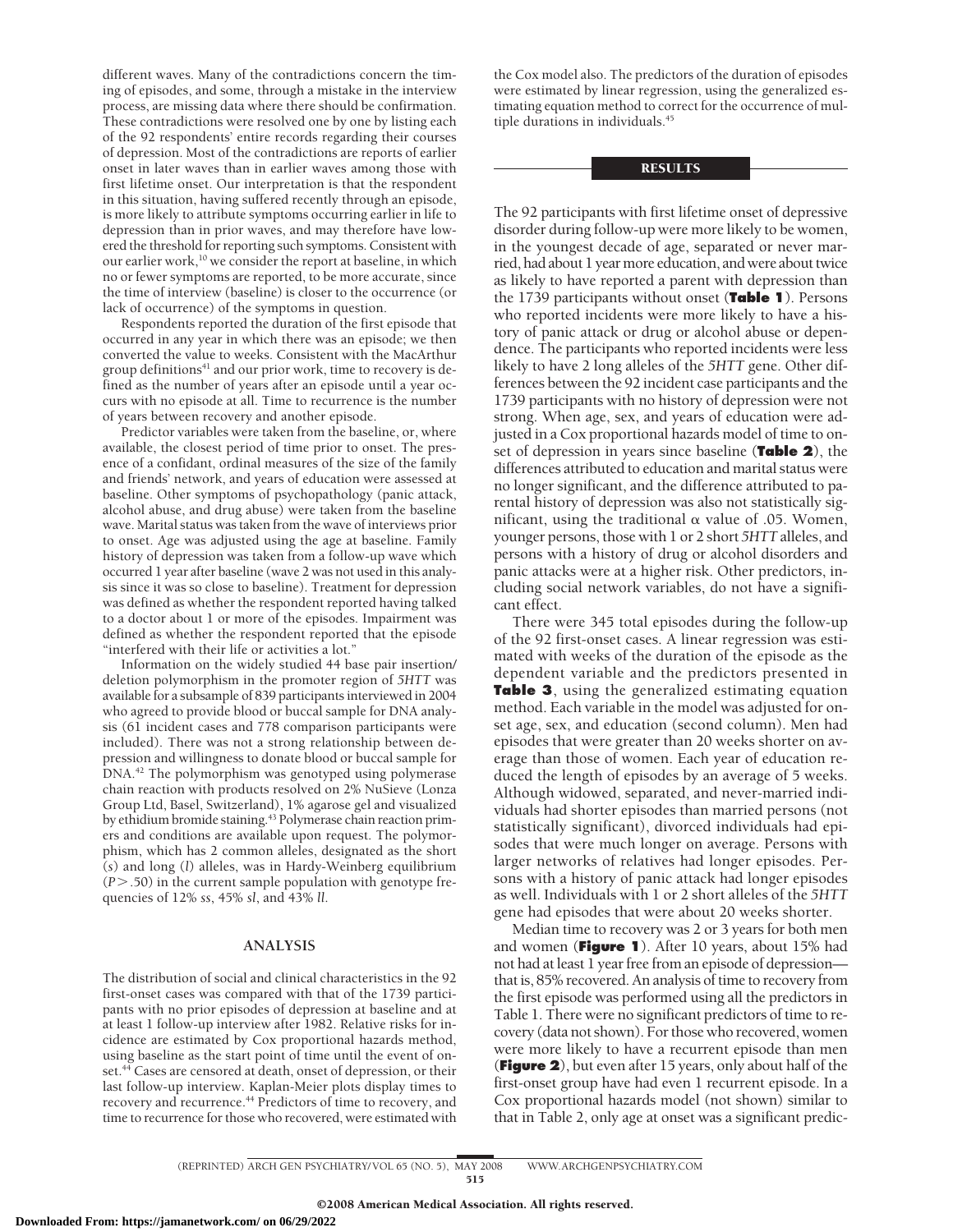#### **Table 1. Characteristics of 92 New Cases of Major Depressive Disorder and 1739 Noncases**

|                                                                | No. (%)                                     |                                                                                           |  |
|----------------------------------------------------------------|---------------------------------------------|-------------------------------------------------------------------------------------------|--|
|                                                                | <b>First Lifetime</b><br><b>Onset Cases</b> | <b>Subjects Without</b><br><b>Onset of Depression,</b><br><b>Followed</b><br>Through 1993 |  |
| Sex                                                            |                                             |                                                                                           |  |
| Male                                                           | 22 (23.9)                                   | 663 (38.1)                                                                                |  |
| Female                                                         | 70 (76.1)                                   | 1076 (61.9)                                                                               |  |
| Age at onset, y <sup>a</sup>                                   |                                             |                                                                                           |  |
| $10 - 19$                                                      | 14 (15.2)                                   | 51 (2.9)                                                                                  |  |
| $20 - 29$                                                      | 21(22.8)                                    | 445 (25.6)                                                                                |  |
| 30-39                                                          | 28 (30.4)                                   | 376 (21.6)                                                                                |  |
| 40-49                                                          | 19 (20.7)                                   | 209 (12.0)                                                                                |  |
| 50-59<br>$\geq 60$                                             | 6(6.5)                                      | 241 (13.9)                                                                                |  |
| Marital status <sup>b</sup>                                    | 4(4.4)                                      | 417 (24.0)                                                                                |  |
| <b>Married</b>                                                 |                                             |                                                                                           |  |
| Widowed                                                        | 45 (48.9)<br>1(1.1)                         | 809 (46.5)<br>204 (11.7)                                                                  |  |
| Separated                                                      | 13 (14.1)                                   | 142 (8.2)                                                                                 |  |
| <b>Divorced</b>                                                | 8(8.7)                                      | 151(8.7)                                                                                  |  |
| Never married                                                  | 25(27.2)                                    | 433 (24.9)                                                                                |  |
| Confidant <sup>b</sup>                                         |                                             |                                                                                           |  |
| <b>Yes</b>                                                     | 87 (94.6)                                   | 1538 (90.7)                                                                               |  |
| N <sub>0</sub>                                                 | 5(5.4)                                      | 157(9.3)                                                                                  |  |
| No. of regular social contacts                                 |                                             |                                                                                           |  |
| among friends <sup>b</sup>                                     |                                             |                                                                                           |  |
| $0$ or $1$                                                     | 7(7.8)                                      | 208 (12.1)                                                                                |  |
| $\overline{2}$                                                 | 22 (24.4)                                   | 350 (20.3)                                                                                |  |
| 3                                                              | 22 (24.4)                                   | 358 (20.8)                                                                                |  |
| 4                                                              | 39 (43.3)                                   | 806 (46.8)                                                                                |  |
| No. of regular social contacts<br>among relatives <sup>b</sup> |                                             |                                                                                           |  |
| $0$ or $1$                                                     | 2(2.2)                                      | 73 (4.2)                                                                                  |  |
| $\overline{2}$                                                 | 11 (12.2)                                   | 249 (14.5)                                                                                |  |
| 3                                                              | 18(20.0)                                    | 334 (19.4)                                                                                |  |
| 4                                                              | 59 (65.6)                                   | 1066 (61.9)                                                                               |  |
| Mother or father depressed <sup>c</sup>                        |                                             |                                                                                           |  |
| Yes                                                            | 22 (23.9)                                   | 216 (12.4)                                                                                |  |
| No<br>5HTT <sup>d</sup>                                        | 70 (76.1)                                   | 1523 (87.6)                                                                               |  |
| 1 or 2 short alleles                                           |                                             |                                                                                           |  |
| Both long alleles                                              | 42 (68.9)<br>19(31.1)                       | 435 (55.9)<br>343 (44.1)                                                                  |  |
| Ever treated for depression <sup>e</sup>                       |                                             |                                                                                           |  |
| Yes                                                            | 54 (58.7)                                   |                                                                                           |  |
| Impaired from worst episode                                    |                                             |                                                                                           |  |
| of depression <sup>e</sup>                                     |                                             |                                                                                           |  |
| Yes                                                            | 78 (84.8)                                   |                                                                                           |  |
| Alcohol abuse <sup>b</sup>                                     |                                             |                                                                                           |  |
| Yes                                                            | 20 (21.7)                                   | 192 (11.3)                                                                                |  |
| Drug abuse <sup>b</sup>                                        |                                             |                                                                                           |  |
| Yes                                                            | 15 (16.5)                                   | 82 (4.9)                                                                                  |  |
| Panic attack <sup>b</sup>                                      |                                             |                                                                                           |  |
| Yes                                                            | 14 (15.2)                                   | 37(2.2)                                                                                   |  |
| Mean (SD) education, y                                         | 12.2(2.3)                                   | 11.0(2.9)                                                                                 |  |

Abbreviation: *5HTT,* serotonin transporter gene.<br><sup>a</sup>Age at baseline of those with no history of depressive disorder.

 $b$  For both the first onset sample and those with no history of depressive disorder, measured at baseline.

<sup>c</sup>Assessed at wave 2 in 1982.

d Sample includes those donating blood or buccal swab for DNA in 2004. eMost severe value from wave following first onset.

tor of time to recurrence, with each additional year of age at onset lowering the risk for recurrence by 0.96 (95% confidence interval [CI], 0.93-0.99).

The data suggest little or no acceleration or amplification of the course through time. For this analysis of acceleration we report distinct episodes without regard to whether they occur before or after the year required by the "recovery" criterion cited above, so that there are slightly more episodes included. In the follow-up period, which varied from 1 to 23 years depending on the year of onset, the first episode had a median duration of 20 weeks; 60 of the 92 incident patients had 2 or more episodes, with a median duration of 12 weeks; 42 of the 60 patients with 2 episodes had 3 or more, with a median duration of 20 weeks; 31 of the 42 had 4 or more, with a median duration of 24 weeks; 22 of the 31 had 5 or more, with a median duration of 12 weeks; and so forth, up to 10 of the 11 with 9 or more episodes having a tenth episode, with a median duration of 6 weeks. To further analyze the possibility of time trend in the duration of episodes requires adjusting by the total number of episodes, which must almost by necessity be related to shorter durations (3.40 weeks shorter), as seen in Table 3. Once the total number of episodes is adjusted, there is not a strong or significant effect for episodes earlier in the course to be shorter or longer than episodes occurring later in the course (Table 3).

In prior work, $10$  and in this paper, the focus has been on the diagnosis of MDD using the DIS as the assessment device, with no requirement that the interviewers have any clinical background or experience. In a separate analysis,<sup>46</sup> we have compared diagnoses from the DIS with those obtained via the Schedules for Clinical Assessment in Neurobiology (SCAN), with psychiatrists, blinded to DIS results, conducting the interviews. There was moderate but not complete agreement, with discrepancies consisting mainly of patients diagnosed as having MDD by the SCAN procedure who were negative on the DIS. For the current analysis, data was available for 46 individuals who were positive on the SCAN diagnosis but negative on the DIS diagnosis. Incorporating those 46 individuals into the analyses in Tables 1 and 2 had no marked effect on the results (not shown). In particular, results for *5HTT* were nearly identical between the 92 DIS cases and the 46 SCAN cases. It was not possible to conduct identical analyses for duration, recurrence, and recovery, because the SCAN did not obtain sufficiently parallel data. However, there was an estimate of the duration of the initial episode of MDD for 27 of the 46 false positive cases, and these had a median duration of 12 weeks, slightly lower than the DIS/LCI–based estimate of 20 weeks for the first episode, but similar to the duration of later episodes.

## **COMMENT**

The results showed that female sex, younger age, 1 or 2 short alleles of the *5HTT* polymorphism, and prior alcohol abuse, drug abuse, or panic attack raised the risk of first lifetime onset of depressive disorder. The effects of social networks, marital status, and educational attainment were not significant in adjusted models. The course is not progressive for up to 10 episodes occurring as far apart as 23 years. Women, divorced persons, those with large family networks, and persons with prior panic at-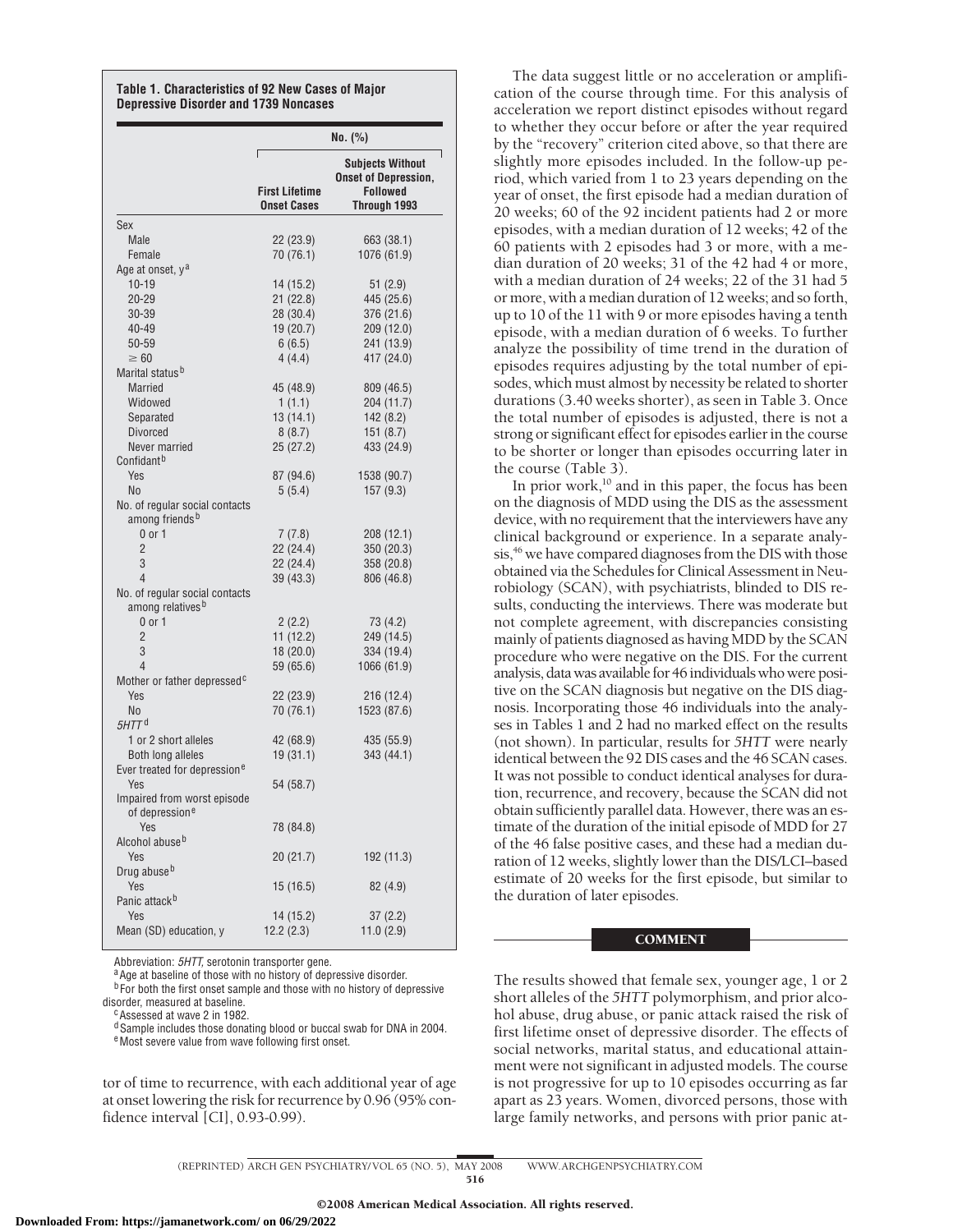| Table 2. Risk Factors for Incident Cases of Depressive Disorder Time to Onset From Wave 1 (92 Cases and 1739 Noncases) |  |
|------------------------------------------------------------------------------------------------------------------------|--|
|------------------------------------------------------------------------------------------------------------------------|--|

| <b>Characteristic</b>     | <b>Person-Years</b> | <b>Events</b>  | Hazard Ratio (95% CI) |                       |
|---------------------------|---------------------|----------------|-----------------------|-----------------------|
|                           |                     |                | Crude                 | Adjusted <sup>a</sup> |
| Age at baseline, y        | 42500               | 92             | $0.94(0.92 - 0.96)$   | $0.94(0.92-0.96)$     |
| Sex                       |                     |                |                       |                       |
| Female                    | 26400               | 70             | 1.00                  | 1.00                  |
| Male                      | 16100               | 22             | $0.53(0.33-0.85)$     | $0.46(0.28-0.74)$     |
| Marital status            |                     |                |                       |                       |
| <b>Married</b>            | 19713               | 36             | 1.00                  | 1.00                  |
| Widowed                   | 4900                |                | $0.11(0.02 - 0.84)$   | $0.35(0.05-2.63)$     |
| Separated                 | 3485                | 13             | $1.97(1.04 - 3.71)$   | $1.61(0.85-3.04)$     |
| <b>Divorced</b>           | 3692                | $\overline{7}$ | $1.04(0.46-2.34)$     | $0.95(0.42 - 2.13)$   |
| Never married             | 10686               | 35             | $1.76(1.10-2.80)$     | $0.83(0.50-1.38)$     |
| Education, y              | 42476               | 92             | $1.15(1.07-1.24)$     | $1.06(0.97 - 1.16)$   |
| Confidant present         | 37666               | 87             | $1.73(0.70-4.27)$     | $1.27(0.51-3.15)$     |
| Size of friends network   | 42055               | 90             | $1.03(0.87 - 1.23)$   | $1.00(0.83 - 1.21)$   |
| Size of relatives network | 42055               | 90             | $1.13(0.88-1.44)$     | $0.96(0.74-1.23)$     |
| 5HTT                      |                     |                |                       |                       |
| Both long alleles         | 8381                | 19             | 1.00                  | 1.00                  |
| 1 or 2 short alleles      | 10819               | 42             | $1.68(0.98-2.88)$     | $1.73(1.01 - 2.98)$   |
| Parent depressed          | 5375                | 22             | $2.10(1.30-3.40)$     | $1.60(0.99-2.58)$     |
| Alcohol abuse             | 4683                | 15             | $1.49(0.86 - 2.59)$   | $2.43(1.34-4.40)$     |
| Drug abuse                | 2089                | 14             | $3.19(1.81 - 5.64)$   | $1.94(1.08-3.47)$     |
| Panic attack              | 932                 | 10             | $4.52(2.34 - 8.71)$   | $3.46(1.79-6.69)$     |

Abbreviations: CI, confidence interval; *5HTT*, serotonin transporter gene. a Adjusted for age at baseline, sex, and years of education.

| <b>Characteristic</b>                | <b>Regression Coefficient (95% CI)</b> |                                  |  |  |
|--------------------------------------|----------------------------------------|----------------------------------|--|--|
|                                      | Crude                                  | Adjusted <sup>b</sup>            |  |  |
| Age at onset, y                      | 0.76 (0.07 to 1.45)                    | $0.54$ (-0.19 to 1.27)           |  |  |
| Sex                                  |                                        |                                  |  |  |
| Female                               | 1 [Reference]                          |                                  |  |  |
| Male                                 | $-19.01$ ( $-40.63$ to 2.60)           | $-22.05$ ( $-42.28$ to 1.82)     |  |  |
| <b>Marital status</b>                |                                        |                                  |  |  |
| <b>Married</b>                       | 1 [Reference]                          |                                  |  |  |
| Widowed                              | $-22.51$ ( $-83.75$ to 38.73)          | $-23.29$ ( $-83.08$ to 36.51)    |  |  |
| Separated                            | $-17.48$ ( $-41.28$ to 6.32)           | $-21.41$ ( $-45.29$ to 2.47)     |  |  |
| <b>Divorced</b>                      | 79.21 (42.49 to 115.94)                | 67.26 (30.09 to 104.43)          |  |  |
| Never married                        | $-8.47$ ( $-27.70$ to 10.77)           | $-11.02$ ( $-30.72$ to 8.68)     |  |  |
| Education, y                         | $-6.03$ ( $-10.04$ to $-2.02$ )        | $-5.29$ ( $-9.08$ to $-1.51$ )   |  |  |
| Confidant present                    | 2.60 (-32.32 to 37.53)                 | 10.50 (-22.38 to 43.39)          |  |  |
| Size of friends network              | $-8.42$ ( $-17.43$ to 0.60)            | $-5.01$ ( $-14.15$ to 4.13)      |  |  |
| Size of relatives network            | 9.55 (0.59 to 18.51)                   | 9.63 (0.85 to 18.42)             |  |  |
| 1 or 2 short 5HTT alleles            | $-20.56$ ( $-38.82$ to $-2.31$ )       | $-21.26$ ( $-38.54$ to $-3.99$ ) |  |  |
| Mother or father depressed           | $-14.31$ ( $-34.96$ to 6.35)           | $-17.55$ ( $-36.75$ to 1.65)     |  |  |
| Treated in worst episode             | 14.97 (-2.85 to 32.79)                 | $9.73$ ( $-7.44$ to 26.91)       |  |  |
| Impaired in worst episode            | 5.35 (-19.85 to 30.54)                 | 7.41 (-15.93 to 30.76)           |  |  |
| Alcohol abuse or dependence          | $-4.99$ ( $-27.24$ to 17.26)           | $-2.67$ ( $-24.26$ to 18.92)     |  |  |
| Drug abuse or dependence             | $-8.69$ ( $-33.19$ to $15.81$ )        | 4.73 (-18.85 to 28.31)           |  |  |
| Panic attack                         | 17.91 (-6.66 to 42.47)                 | 25.47 (2.76 to 48.18)            |  |  |
| Total No. of episodes <sup>c</sup>   | $-3.27$ ( $-4.85$ to $-1.69$ )         | $-3.40$ ( $-5.67$ to $-1.14$ )   |  |  |
| Each additional episode <sup>c</sup> | $-2.34$ ( $-4.39$ to $-0.28$ )         | $0.14$ ( $-2.38$ to $2.66$ )     |  |  |

Abbreviations: CI, confidence interval; *5HTT*, serotonin transporter gene.<br><sup>a</sup>Exchangeable correlation structure.

**b**Adjusted by age at onset, sex, and education.

<sup>c</sup>Adjusted by age at onset, sex, education, total number of episodes, and the temporal order rank of each episode.

tacks had longer episodes. About 50% recover and have no future episodes. There were few predictors of recovery or recurrence.

These findings are limited in the same way that many long-term follow-up studies are: in the attrition in the cohort, and in the difficulties of recall for long periods of time.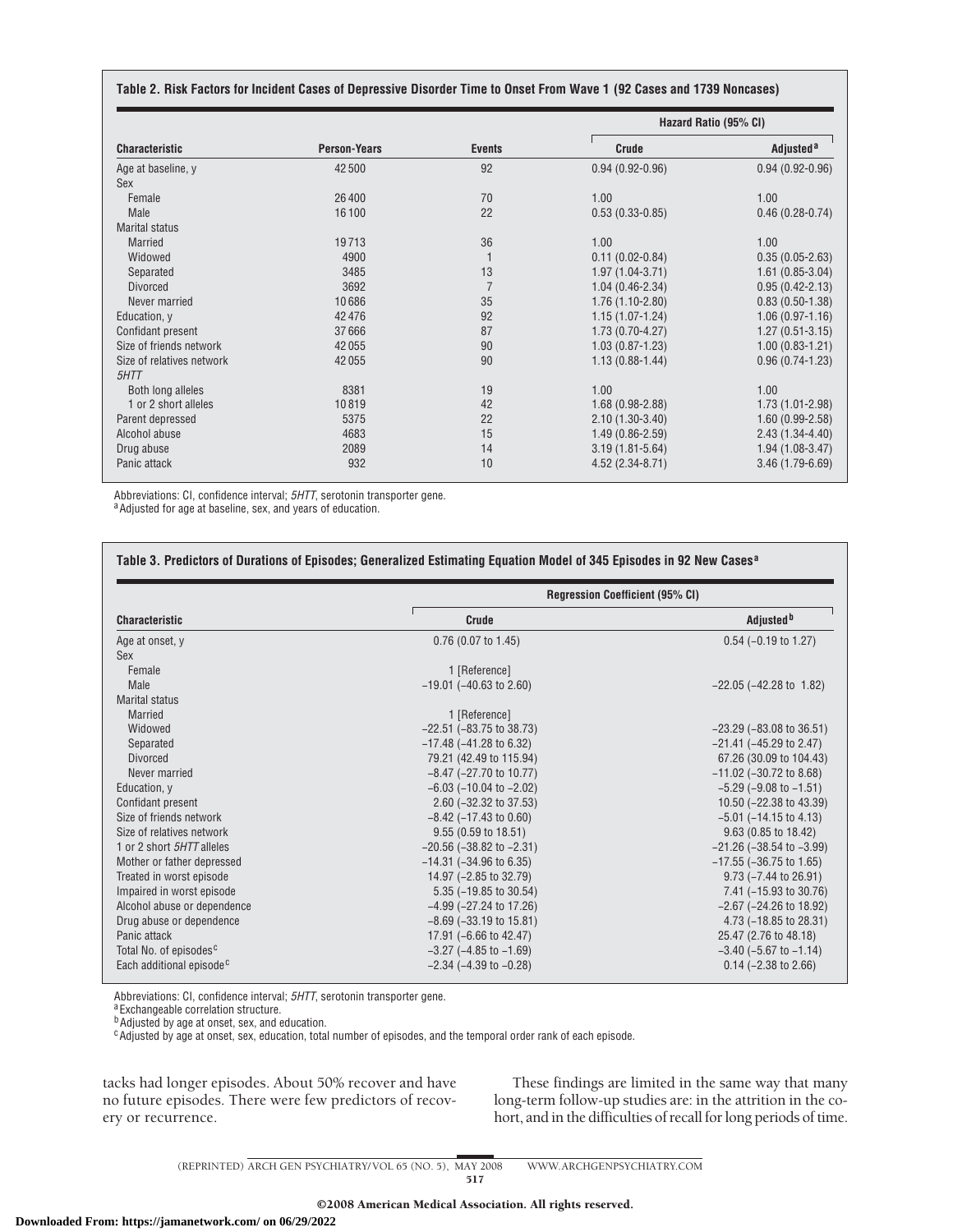

**Figure 1.** Time to recovery by gender.

There are more similarities across the wide range of long-term follow-up studies than might have been imagined, given the differences in the origins of the sample, the varying measures used, and the definitions of such crucial indicators of chronicity as recovery and recurrence. The 2 population-based studies (this one and NEMESIS<sup>15</sup>) estimate episodes of depression to last 3 months, somewhat longer (20 weeks) in the clinicbased Collaborative Study of Depression.<sup>7</sup> Close comparisons of recovery and recurrence are difficult to make because the definitions differ. $47$  However, we may attempt to estimate the proportion of individuals with a first lifetime onset of depressive disorder who will ever in their lifetime either not recover, or suffer at least 1 further episode. This can be considered a crude indicator of the chronicity of depression. In the Baltimore ECA Followup, about 15% have not recovered, even after 20 years of follow-up (Figure 1). Of the 78 subjects who recovered, 35, or about 45%, have had a recurrent episode that is, about 38% of the entire sample after 10 years  $(0.85\times0.45=0.38)$  have had a recurrent episode. By this estimate, 53% of those with a lifetime episode of depressive disorder either do not recover at all or have at least 1 recurrence. This estimate is higher than the 40% estimated in the Lundby study, $11$  which included a wider range of less severe forms of depression. It is similar to 4 clinic-based studies reviewed elsewhere, in which longterm recurrence proportions ranged from 42% to 60%,<sup>3</sup> and to an additional study with a 5-year recurrence rate estimated at 41%.<sup>48</sup> It is somewhat higher than the familypractice studies included in another review that had a shorter minimum duration of 5 years.<sup>4</sup> These ECA figures are calibrated, for the most part, at the level of syndrome or disorder, so that there may be sadness or other isolated aspects of depression occurring in periods designated as recovered, or episodes shorter than 2 weeks occurring as well.<sup>49,50</sup> But the evidence is consistent across a range of studies that about 50% of those with an occurrence of major depressive episode will recover and not have another episode.

The natural history of depressive disorder does not appear to evolve during its course, except for the possibility of a slight tendency for the first episode to be longer. Risk of recurrence increases after each subsequent episode, as reported by Solomon et al,<sup>8</sup> and is also apparent in these ECA data, where the proportion of participants



**Figure 2.** Time to recurrence by gender.

with a subsequent episode rises as time passes, as discussed above. But this increase is deceptive, and does not necessarily signal a change in the structure of the course; it may suggest preexisting heterogeneity as to the propensity for chronicity.<sup>51</sup>

Another consistent finding is that of the difficulty of locating any variables at all which predict recurrence. This study, and most others, were unable to find social variables, or clinical variables not drawn from earlier aspects of the course, that predicted recurrence. This lack of predictive ability pertains even to sex,  $11,12,52$  which is reliably related to prevalence and incidence of depressive disorder. The assessment of treatment is limited in this epidemiologic study, but here, and in other studies with more intensive assessment of treatment, there was no obvious long-term effect of treatment for depressive disorder.

An intriguing result of this analysis is the paradoxical effects of the *5HTT* on the natural history of MDD. Individuals with 2 long alleles are protected from the occurrence of first lifetime onset of depressive disorder (Table 2), consistent with other research. However, the same configuration is related to longer, not shorter, episodes of depression, something not studied in the literature prior to this analysis. Our speculative explanation is based on the notion that depressive disorder has multiple causes which endure in varying degrees throughout the course of life. Individuals with the protective genetic configuration sometimes are exposed to other causes whose force is sufficient to break through this protective effect, and presumably these other causes are stronger than in individuals with first episodes and a less protective genetic constellation. After the occurrence of the first episode, these causal forces remain in place, producing longer episodes and more difficult recovery. This pattern may or may not pertain to the other areas of psychopathology which have been associated with this polymorphism (reviewed above), and may have more general implications for genetic studies that rely on prevalent cases.

Is MDD "chronic"? This is the first population-based study to provide an answer without well-known clinic and prevalence sample biases. The results are not very different from the results of patient samples from clinics and studies whose samples include cases late in the course. About 15% of first lifetime onsets have unremitting course, and 35% recover but have 1 or more future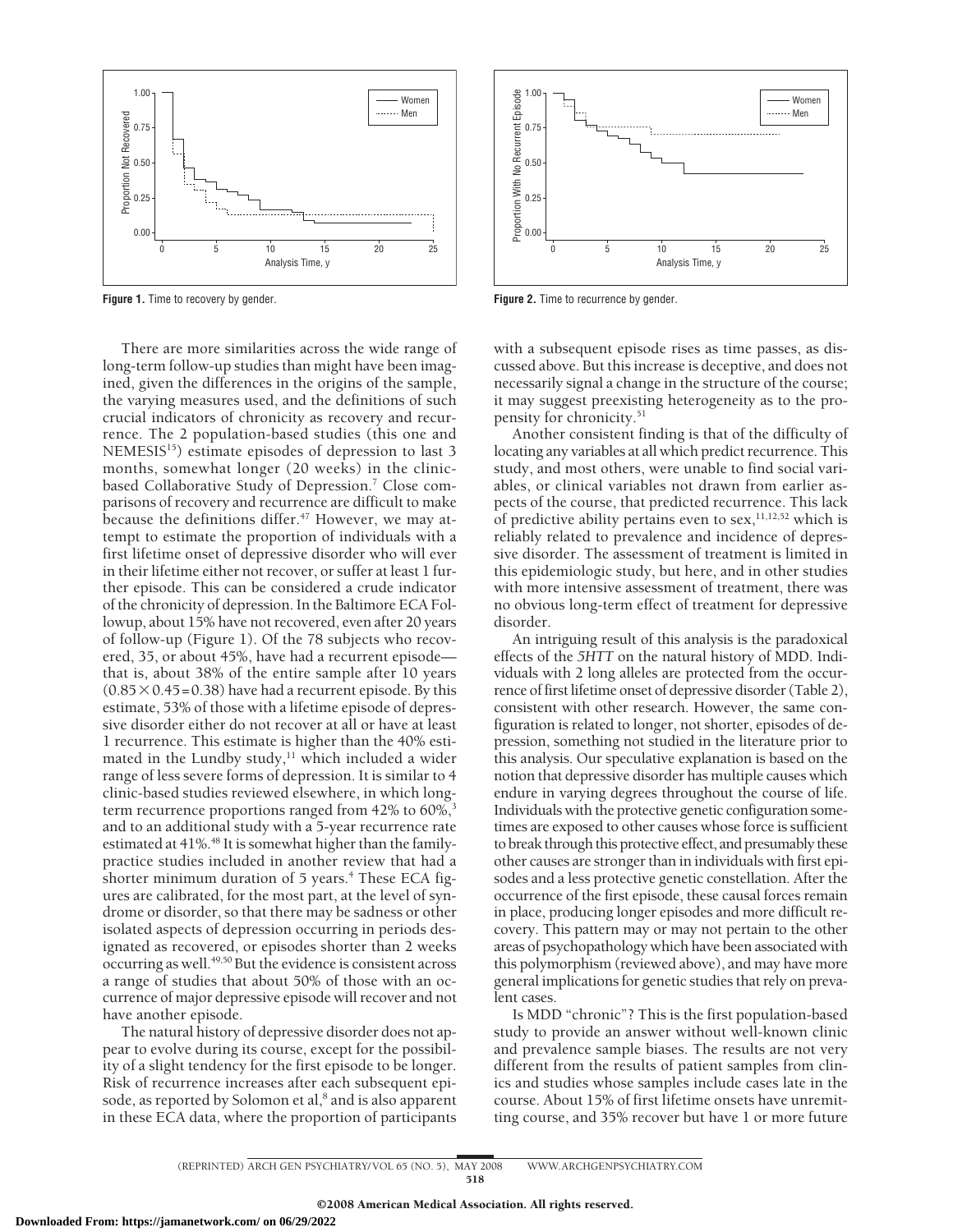episodes. About 50% of first lifetime onsets recover and have no future episodes. What remains is to isolate factors predicting the chronicity.

**Submitted for Publication:** June 15, 2007; final revision received November 8, 2007; accepted December 3, 2007.

**Correspondence:** William W. Eaton, Department of Mental Health, 624 N Broadway, Baltimore, MD 21205 (weaton@jhsph.edu).

**Funding/Support:** This study was supported by National Institutes of Mental Health grant MH47447. **Financial Disclosure:** None reported.

#### **REFERENCES**

- 1. Berkson J. Limitations of the application of fourfold table analysis to hospital data. *Biometrics Bull*. 1946;2(3):47-53.
- 2. Cohen P, Cohen J. The clinician's illusion. *Arch Gen Psychiatry*. 1984;41(12):1178- 1182.
- 3. Lee AS. Better outcomes for depressive disorders? *Psychol Med*. 2003;33(5):769- 774.
- 4. van Weel-Baumgarten EM, Schers HJ, van den Bosch WJ, van den Hoogen HJ, Zitman FG. Long-term follow-up of depression among patients in the community and in family practice settings: a systematic review. *J Fam Pract*. 2000; 49(12):1113-1120.
- 5. Keller MB, Lavori PW, Mueller TI, Endicott J, Coryell W, Hirschfeld RM, Shea T. Time to recovery, chronicity, and levels of psychopathology in major depression: a 5-year prospective follow-up of 431 subjects. *Arch Gen Psychiatry*. 1992; 49(10):809-816.
- 6. Keller MB, Shapiro RW. Major depressive disorder: initial results from a oneyear prospective naturalistic follow-up study. *J Nerv Ment Dis*. 1981;169(12): 761-768.
- 7. Solomon DA, Keller MB, Leon AC, Mueller TI, Shea MT, Warshaw M, Maser JD, Coryell W, Endicott J. Recovery from major depression: a 10-year prospective follow-up across multiple episodes. *Arch Gen Psychiatry*. 1997;54(11):1001- 1006.
- 8. Solomon DA, Keller MB, Leon AC, Mueller TI, Lavori PW, Shea MT, Coryell W, Warshaw M, Turvey C, Maser JD, Endicott J. Multiple recurrences of major depressive disorder. *Am J Psychiatry*. 2000;157(2):229-233.
- 9. Mueller TI, Leon AC, Keller MB, Solomon DA, Endicott J, Coryell W, Warshaw M, Maser JD. Recurrence after recovery from major depressive disorder during 15 years of observational follow-up. *Am J Psychiatry*. 1999;156(7):1000-1006.
- 10. Eaton WW, Anthony JC, Gallo J, Cai G, Tien A, Romanoski A, Lyketsos C, Chen LS. Natural history of Diagnostic Interview Schedule/*DSM-IV* major depression: the Baltimore Epidemiologic Catchment Area follow-up. *Arch Gen Psychiatry*. 1997; 54(11):993-999.
- 11. Mattisson C, Bogren M, Horstmann V, Munk-Jorgensen P, Nettelbladt P. The longterm course of depressive disorders in the Lundby Study. *Psychol Med*. 2007; 37(6):883-891.
- 12. Angst J, Gamma A, Sellaro R, Lavori PW, Zhang H. Recurrence of bipolar disorders and major depression: a life-long perspective. *Eur Arch Psychiatry Clin Neurosci*. 2003;253(5):236-240.
- 13. Spijker J, de Graaf R, Bijl RV, Beekman AT, Ormel J, Nolen WA. Determinants of persistence of major depressive episodes in the general population: results from the Netherlands Mental Health Survey and Incidence Study (NEMESIS). *J Affect Disord*. 2004;81(3):231-240.
- 14. Robins LN, Helzer JE, Croughan J, Ratcliff KS. National Institute of Mental Health Diagnostic Interview Schedule: its history, characteristics, and validity. *Arch Gen Psychiatry*. 1981;38(4):381-389.
- 15. Spijker J, de Graaf R, Bijl RV, Beekman AT, Ormel J, Nolen WA. Duration of major depressive episodes in the general population: results from The Netherlands Mental Health Survey and Incidence Study (NEMESIS). *Br J Psychiatry*. 2002; 181:208-213.
- 16. Essau CA, Wittchen H-U. An overview of the composite international diagnostic interview (CIDI). *Int J Methods Psychiatr Res*. 1993;3:79-85.
- 17. Lyketsos CG, Nestadt G, Cwi J, Heithoff K, Eaton WW. The Life Chart Interview: a standardized method to describe the course of psychopathology. *Int J Methods Psychiatr Res*. 1994;4:143-155.
- 18. Levinson DF. The genetics of depression: a review. *Biol Psychiatry*. 2006;60(2): 84-92.
- 19. Mondimore FM, Zandi PP, MacKinnon DF, McInnis MG, Miller EB, Schweizer B, Crowe RP, Scheftner WA, Weissman MM, Levinson DF, DePaulo JR Jr, Potash JB. A comparison of the familiality of chronic depression in recurrent earlyonset depression pedigrees using different definitions of chronicity. *J Affect Disord*. 2007;100(1-3):171-177.
- 20. Heils A, Teufel A, Petri S, Stober G, Bengel D, Lesch KP. Allelic variation of human serotonin transporter gene expression. *J Neurochem*. 1996;66(6):2621- 2624.
- 21. Hu X, Oroszi G, Chun J, Smith TL, Goldman D, Schuckit MA. An expanded evaluation of the relationship of four alleles to the level of response to alcohol and the alcoholism risk. *Alcohol Clin Exp Res*. 2005;29(1):8-16.
- 22. Hu XZ, Lipsky RH, Zhu G, Akhtar LA, Taubman J, Greenberg BD, Xu K, Arnold PD, Richter MA, Kennedy JL, Murphy DL, Goldman D. Serotonin transporter promoter gain-of-function genotypes are linked to obsessive-compulsive disorder. *Am J Hum Genet*. 2006;78(5):815-826.
- 23. Li D, He L. Meta-analysis supports association between serotonin transporter (5-HTT) and suicidal behavior. *Mol Psychiatry*. 2007;12(1):47-54.
- 24. Grünblatt E, Löffler C, Zehetmayer S, Jungwirth S, Tragl KH, Riederer P, Fischer P. Association study of the 5-HTTLPR polymorphism and depression in 75-yearold nondemented subjects from the Vienna Transdanube Aging (VITA) study. *J Clin Psychiatry*. 2006;67(9):1373-1378.
- 25. Feinn R, Nellissery M, Kranzler HR. Meta-analysis of the association of a functional serotonin transporter promoter polymorphism with alcohol dependence. *Am J Med Genet B Neuropsychiatr Genet*. 2005;133(1):79-84.
- 26. Nellissery M, Feinn RS, Covault J, Gelernter J, Anton RF, Pettinati H, Moak D, Mueller T, Kranzler HR. Alleles of a functional serotonin transporter promoter polymorphism are associated with major depression in alcoholics. *Alcohol Clin Exp Res*. 2003;27(9):1402-1408.
- 27. Munafò MR, Lingford-Hughes AR, Johnstone EC, Walton RT. Association between the serotonin transporter gene and alcohol consumption in social drinkers. *Am J Med Genet B Neuropsychiatr Genet*. 2005;135(1):10-14.
- 28. Samochowiec J, Kucharska-Mazur J, Grzywacz A, Jabłoński M, Rommelspacher H, Samochowiec A, Sznabowicz M, Horodnicki J, Sagan L, Pełka-Wysiecka J. Family-based and case-control study of DRD2, DAT, 5HTT, COMT genes polymorphisms in alcohol dependence. *Neurosci Lett*. 2006;410(1): 1-5.
- 29. Lesch KP, Bengel D, Heils A, Sabol SZ, Greenberg BD, Petri S, Benjamin J, Müller CR, Hamer DH, Murphy DL. Association of anxiety-related traits with a polymorphism in the serotonin transporter gene regulatory region. *Science*. 1996;274 (5292):1527-1531.
- 30. Schinka JA, Busch RM, Robichaux-Keene N. A meta-analysis of the association between the serotonin transporter gene polymorphism (5-HTTLPR) and trait anxiety. *Mol Psychiatry*. 2004;9(2):197-202.
- 31. Munafò MR, Clark T, Flint J. Does measurement instrument moderate the association between the serotonin transporter gene and anxiety-related personality traits? a meta-analysis. *Mol Psychiatry*. 2005;10(4):415-419.
- 32. Dickel DE, Veenstra-VanderWeele J, Bivens NC, Wu X, Fischer DJ, Van Etten-Lee M, Himle JA, Leventhal BL, Cook EH Jr, Hanna GL. Association studies of serotonin system candidate genes in early-onset obsessive-compulsive disorder. *Biol Psychiatry*. 2007;61(3):322-329.
- 33. Lin PY. Meta-analysis of the association of serotonin transporter gene polymorphism with obsessive-compulsive disorder. *Prog Neuropsychopharmacol Biol Psychiatry*. 2007;31(3):683-689.
- 34. Zalsman G, Huang YY, Oquendo MA, Burke AK, Hu XZ, Brent DA, Ellis SP, Goldman D, Mann JJ. Association of a triallelic serotonin transporter gene promoter region (5-HTTLPR) polymorphism with stressful life events and severity of depression. *Am J Psychiatry*. 2006;163(9):1588-1593.
- 35. Caspi A, Sugden K, Moffitt TE, Taylor A, Craig IW, Harrington H, McClay J, Mill J, Martin J, Braithwaite A, Poulton R. Influence of life stress on depression: moderation by a polymorphism in the 5-HTT gene. *Science*. 2003;301(5631):386- 389.
- 36. Chipman P, Jorm AF, Prior M, Sanson A, Smart D, Tan X, Easteal S. No interaction between the serotonin transporter polymorphism (5-HTTLPR) and childhood adversity or recent stressful life events on symptoms of depression: results from two community surveys. *Am J Med Genet B Neuropsychiatr Genet*. 2007;144(4):561-565.
- 37. Regier DA, Myers JK, Kramer M, Robins LN, Blazer DG, Hough RL, Eaton WW, Locke BZ. The NIMH Epidemiologic Catchment Area (ECA) Program: historical context, major objectives, and study population characteristics. *Arch Gen Psychiatry*. 1984;41(10):934-941.
- 38. Eaton WW, Kessler LG. *Epidemiologic Field Methods in Psychiatry: The NIMH Epidemiologic Catchment Area Program.* Orlando, Florida: Academic Press, Inc; 1985.
- 39. Eaton WW, Holzer CE III, Von Korff M, Anthony JC, Helzer JE, George L, Burnam A, Boyd JH, Kessler LG, Locke BZ. The design of the Epidemiologic Catchment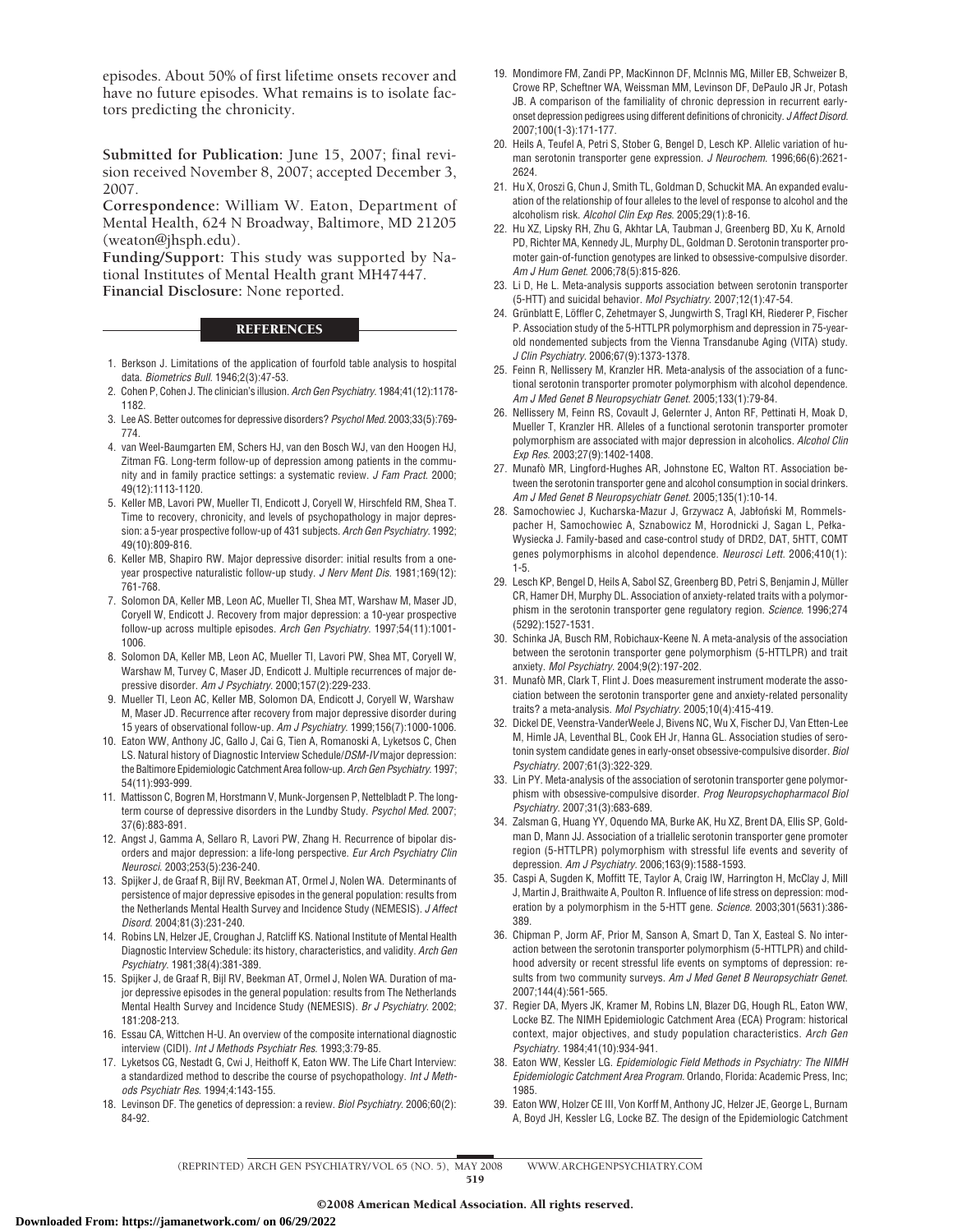Area surveys: the control and measurement of error. *Arch Gen Psychiatry*. 1984; 41(10):942-948.

- 40. Eaton WW, Kalaydjian A, Scharfstein DO, Mezuk BM, Ding Y. Prevalence and incidence of depressive disorder: the Baltimore ECA followup, 1981-2004. *Acta Psychiatr Scand*. 2007;116(3):182-188.
- 41. Frank E, Prien RF, Jarrett RB, Keller MB, Kupfer DJ, Lavori PW, Rush AJ, Weissman MM. Conceptualization and rationale for consensus definition of terms in major depressive disorder. *Arch Gen Psychiatry*. 1991;48(9):851-855.
- 42. Mezuk BM, Zandi P, Eaton WW. Participant characteristics that influence consent for genetic research in a population-based survey: the Baltimore Epidemiologic Catchment Area Followup. *Community Genet*. In press.
- 43. Furlong RA, Ho L, Walsh C, Rubinsztein JS, Jain S, Paykel ES, Easton DF, Rubinsztein DC. Analysis and meta-analysis of two serotonin transporter gene polymorphisms in bipolar and unipolar affective disorders. *Am J Med Genet*. 1998; 81(1):58-63.
- 44. Lawless JF. *Statistical Models and Methods for Lifetime Data.* New York: John Wiley & Sons: 1982.
- 45. Liang K-Y, Zeger SL. Longitudinal data analysis using generalized linear models. *Biometrika*. 1986;73(1):13-22.
- 46. Eaton WW, Neufeld K, Chen L, Cai G. A comparison of self-report and clinical

diagnostic interviews for depression: DIS and SCAN in the Baltimore ECA Followup. *Arch Gen Psychiatry*. 2000;57(3):217-222.

- 47. Prien RF, Carpenter LL, Kupfer DJ. The definition and operational criteria for treatment outcome of major depressive disorder: a review of the current research literature. *Arch Gen Psychiatry*. 1991;48(9):796-800.
- 48. Van Londen L, Molenaar RP, Goekoop JG, Zwinderman AH, Rooijmans HG. Three- to 5-year prospective follow-up of outcome in major depression. *Psychol Med*. 1998;28(3):731-735.
- 49. Judd LL, Akiskal HS, Maser JD, Zeller PJ, Endicott J, Coryell W, Paulus MP, Kunovac JL, Leon AC, Mueller TI, Rice JA, Keller MB. A prospective 12-year study of subsyndromal and syndromal depressive symptoms in unipolar major depressive disorders. *Arch Gen Psychiatry*. 1998;55(8):694-700.
- 50. Angst J, Merikangas K. The depressive spectrum: diagnostic classification and course. *J Affect Disord*. 1997;45(1-2):31-40.
- 51. Eaton WW. Studying the natural history of psychopathology. In: Tsuang MT, Tohen M, eds. *Textbook in Psychiatric Epidemiology.* 2nd ed. New York: Wiley-Liss; 2002:215-238.
- 52. Simpson HB, Nee JC, Endicott J. First-episode major depression: few sex differences in course. *Arch Gen Psychiatry*. 1997;54(7):633-639.

#### *Correction*

**Errors in Byline and Author Affiliations.** In the Original Article titled "Variations in Heritability of Cortisol Reactivity to Stress as a Function of Early Familial Adversity Among 19-Month-Old Twins" by Ouellet-Morin et al, published in the February issue of the *Archives* (2008;65[2]:211-218), errors occurred in the byline on page 211 and in the Author Affiliations on page 217. In the byline, the fifth author's name should have been listed as "Louise Arseneault, PhD." On page 217, in the Author Affiliations, the second-to-last affiliation should have appeared as follows: "Institute of Psychiatry, King's College, London, England (Dr Arseneault)."